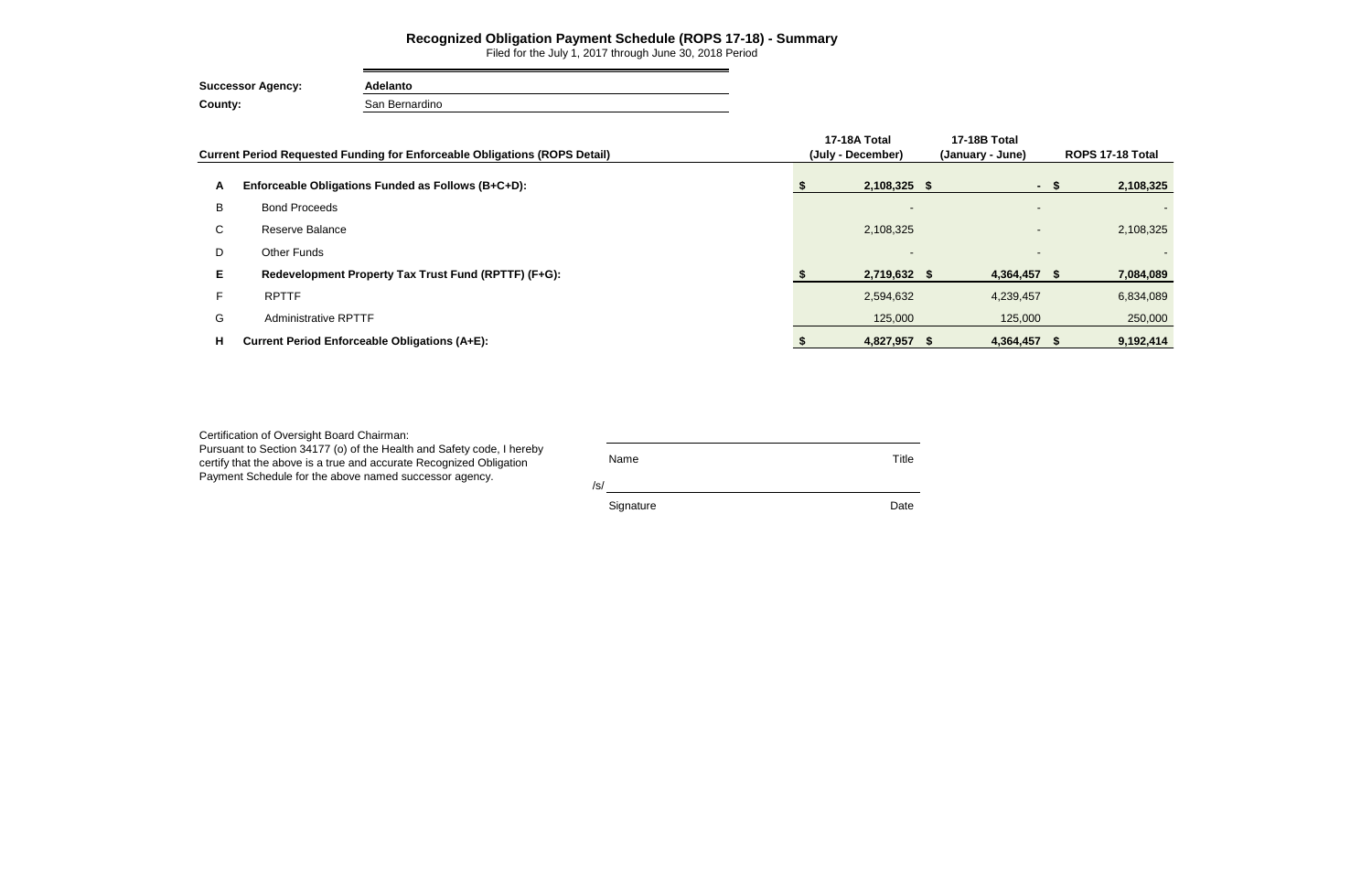|          |                                                                                                                                               |                                                              |                       |                                                                    |                                                  |                                                                                           |                     | Autianio Recognized Obligation Faynient Scriedule (NOFS TP-10) - NOFS Detail |                                                       | July 1, 2017 through June 30, 2018<br>(Report Amounts in Whole Dollars) |                                        |                                                           |              |                                 |                                 |                                           |                        |              |                                   |                       |
|----------|-----------------------------------------------------------------------------------------------------------------------------------------------|--------------------------------------------------------------|-----------------------|--------------------------------------------------------------------|--------------------------------------------------|-------------------------------------------------------------------------------------------|---------------------|------------------------------------------------------------------------------|-------------------------------------------------------|-------------------------------------------------------------------------|----------------------------------------|-----------------------------------------------------------|--------------|---------------------------------|---------------------------------|-------------------------------------------|------------------------|--------------|-----------------------------------|-----------------------|
|          |                                                                                                                                               |                                                              |                       |                                                                    |                                                  |                                                                                           |                     |                                                                              |                                                       |                                                                         |                                        |                                                           |              |                                 |                                 |                                           |                        |              |                                   |                       |
|          |                                                                                                                                               |                                                              |                       |                                                                    |                                                  |                                                                                           |                     |                                                                              |                                                       |                                                                         |                                        | 17-18A (July - December)                                  |              |                                 |                                 | 17-18B (January - June)                   |                        |              |                                   |                       |
| Item $#$ | <b>Project Name/Debt Obligation</b>                                                                                                           | <b>Obligation Type</b>                                       | <b>Execution Date</b> | Contract/Agreement   Contract/Agreement<br><b>Termination Date</b> | Payee                                            | <b>Description/Project Scope</b>                                                          | <b>Project Area</b> | <b>Total Outstanding</b><br>Debt or Obligation                               | Retired                                               | <b>ROPS 17-18</b><br>Total                                              | Bond Proceeds   Reserve Balance        | <b>Fund Sources</b><br><b>Other Funds</b><br><b>RPTTF</b> | Admin RPTTF  | 17-18A<br>Total                 | Bond Proceeds   Reserve Balance | <b>Fund Sources</b><br><b>Other Funds</b> | <b>RPTTF</b>           | Admin RPTTF  | 17-18B<br>Total                   |                       |
|          | <b>Adelanto Improvement Project,</b>                                                                                                          | Bonds Issued On or Before                                    | 1/1/1993              | 6/30/2024                                                          | rustee-Union Bank                                | Finance costs of Redevelopment Plan 80-1 Amended                                          |                     | 93,534,570<br>8,454,350                                                      | N                                                     | 9,192,414<br>2.136.950                                                  | $\frac{12}{3}$ 2,108,325 \$<br>973,375 | $\frac{1}{2}$ 2,594,632 \$                                | $125,000$ \$ | 4,827,957<br>973,375<br>115,180 |                                 |                                           | 4,239,457<br>1,163,575 | $125,000$ \$ | 4,364,457<br>1,163,575<br>198,560 |                       |
|          | Adelanto Public Financing<br>Authority,                                                                                                       | <b>Bond Reimbursement</b><br>Agreements                      | 1/9/1996              | 6/30/2026                                                          | <b>Trustee-Union Bank</b>                        | Various Agency Activities                                                                 | 80-1 Amended        | 4,018,440                                                                    | N.                                                    | 313,740                                                                 | 115,180                                |                                                           |              |                                 |                                 |                                           | 198,560                |              |                                   |                       |
|          | Local Agency 1995A Taxable<br>Subordinated Revenue Bonds<br><b>Adelanto Public Financing</b><br>Authority, Local Agency Second                | <b>Bond Reimbursement</b><br>Agreements                      | 1/9/1996              | 6/30/2026                                                          | Trustee-Union Bank                               | Various Agency Activities                                                                 | 80-1 Amended        | 18,931,225                                                                   | N                                                     | 2,115,535                                                               | 861,820                                |                                                           |              | 861,820                         |                                 |                                           | 1,253,715              |              | 1,253,715                         |                       |
|          | Subordinated 1995B Revenue<br><b>Bonds</b><br><b>Adelanto Public Financing</b><br>Authority, Local Agency Third<br>Subordinated 1995C Revenue | <b>Bond Reimbursement</b><br>Agreements                      | 1/9/1996              | 6/30/2026                                                          | <b>Trustee-Union Bank</b>                        | Various Agency Activities                                                                 | 80-1 Amended        | 20,877,667                                                                   | N.                                                    | 2,023,994                                                               |                                        | 658,437                                                   |              | 658,437                         |                                 |                                           | 1,365,55               |              | 1,365,557                         |                       |
|          | <b>Bonds</b><br>Adelanto Improvement Project,                                                                                                 | Bonds Issued On or Before 12/19/2007                         |                       | 9/1/2037                                                           | <b>Trustee-Union Bank</b>                        | Economic Development along HWY Project 3                                                  |                     | 5,236,400                                                                    | N                                                     | 410,525                                                                 | 157,950                                | 3,475                                                     |              | 161,425                         |                                 |                                           | 249,100                |              | 249,100                           |                       |
|          | Area No.3. 2007 Bonds<br>6 County of San Bernardino Tax                                                                                       | 12/31/10<br>City/County Loan (Prior                          | 6/18/2005             | 6/30/2014                                                          | County                                           | Tax Increment loan per settlement                                                         | 80-1 Amended        | 31,109,205                                                                   | N.                                                    | 1,503,566                                                               |                                        | 1,503,566                                                 |              | 1,503,566                       |                                 |                                           |                        |              |                                   |                       |
|          | Increment Loan<br>/ Intermountain Power Agency                                                                                                | 06/28/11), Other<br>Litigation                               | 6/15/2005             | 6/30/2014                                                          |                                                  | and loan agreement<br>Settle Agreement                                                    | 80-1 Amended        | 1,989,390                                                                    | $\blacksquare$ N                                      |                                                                         |                                        |                                                           |              |                                 |                                 |                                           |                        |              |                                   |                       |
|          | Settlement Agreement<br><b>8 Note Payable to City of Adelanto</b>                                                                             | City/County Loans On or                                      | 1/1/2003              | 6/30/2014                                                          |                                                  | Note Payable to City for original                                                         |                     | 2,524,243                                                                    | - N                                                   | 294,454                                                                 |                                        | 294,454                                                   |              | 294,454                         |                                 |                                           |                        |              |                                   |                       |
|          | 9 Administration Allowance                                                                                                                    | Before 6/27/11<br><b>Admin Costs</b>                         | 2/1/2012              | 6/30/2049                                                          | City of Adelanto                                 | formation costs<br>Admin Allowance                                                        | IΔII                |                                                                              | $220,000$ N \$                                        | 220,000                                                                 |                                        |                                                           | $110,000$ \$ | 110,000                         |                                 |                                           |                        | $110,000$ \$ | 110,000                           |                       |
|          | 0 Audit Fees<br>11 Bond Admin                                                                                                                 | <b>Admin Costs</b><br>Fees                                   | 2/1/2012<br>2/1/2012  | 6/30/2049<br>9/1/2037                                              | Moss, Levy, Hartzheim<br><b>Union Bank</b>       | <b>Annual Audit</b><br><b>Trustee of Bonds</b>                                            | 80-1 Amended and    | 10,000<br>10,000                                                             | N.<br>- N                                             | 10,000<br>10,000                                                        |                                        | 5,000                                                     | $5,000$ \$   | 5,000<br>5,000                  |                                 |                                           | 5,000                  | $5,000$ \$   |                                   | $\frac{5,000}{5,000}$ |
|          | 12 Legal Fees                                                                                                                                 | <b>Admin Costs</b>                                           | 2/1/2012              | 6/30/2049                                                          | Rutan & Tucker                                   | Legal Consulting                                                                          | Project 3<br>All -  | 20,000                                                                       | N.                                                    | 20,000                                                                  |                                        |                                                           | $10,000$ \$  | 10,000                          |                                 |                                           |                        | $10,000$ \$  |                                   | 10,000                |
|          | 15 Adelanto Improvement Project 3                                                                                                             | Improvement/Infrastructure                                   | 1/1/2014              | 6/30/2014                                                          | <b>Various Contractors</b>                       | Improvements developments on 395 Project 3                                                |                     |                                                                              | N                                                     |                                                                         |                                        |                                                           |              |                                 |                                 |                                           |                        |              |                                   |                       |
|          | 16 Adelanto Public Financing<br>Authority,<br>Local Agency Taxable<br>Subordinated Revenue Bonds                                              | <b>RPTTF Shortfall</b>                                       | 1/9/1996              | 6/30/2026                                                          | <b>Trustee-Union Bank</b>                        | Various Agency Activities                                                                 |                     |                                                                              | N                                                     |                                                                         |                                        |                                                           |              |                                 |                                 |                                           |                        |              |                                   |                       |
|          | 7 Adelanto Public Financing<br>Authority, Local Agency Second<br>Subordinated Revenue Bonds                                                   | <b>RPTTF Shortfall</b>                                       | 1/9/1996              | 6/30/2026                                                          | <b>Trustee-Union Bank</b>                        | Various Agency Activities                                                                 |                     |                                                                              | N.                                                    |                                                                         |                                        |                                                           |              |                                 |                                 |                                           |                        |              |                                   |                       |
|          | 18 Adelanto Improvement Project,<br>Area No.3                                                                                                 | <b>RPTTF Shortfall</b>                                       | 12/19/2007            | 9/1/2008                                                           | <b>Trustee-Union Bank</b>                        | Economic Development along HWY                                                            |                     |                                                                              | N.                                                    |                                                                         |                                        |                                                           |              |                                 |                                 |                                           |                        |              |                                   |                       |
|          | 25 Long Range Property Plan<br>27 Long Range Property Plan                                                                                    | <b>Property Dispositions</b><br><b>Property Dispositions</b> | 3/1/2014<br>1/1/2014  | 12/31/2014<br>12/31/2014                                           | <b>Kosmont Companies</b><br><b>Title Company</b> | <b>Property Management Plans</b><br>Pull titles for various properties                    |                     |                                                                              | $\mathsf{N}$<br>N                                     |                                                                         |                                        |                                                           |              |                                 |                                 |                                           |                        |              |                                   |                       |
|          | 28 Administrative Reimbursement<br>29 Bonds Annual Continuing                                                                                 | <b>RPTTF Shortfall</b><br>Fees                               | 1/3/2017<br>12/7/2016 | 6/30/2049<br>9/1/2037                                              | <b>City of Adelanto</b><br>HdL Coren & Cone      | Loan to cover shortfall in<br>Administrative Expense<br>Annual Disclosure & Dissemination | I ALI               | 125,000<br>8,650                                                             | N.<br>N.                                              | 125,000<br>8,650                                                        |                                        | 125,000<br>4,700                                          |              | 125,000<br>4,700                |                                 |                                           | 3,950                  |              |                                   | 3,950                 |
|          | Disclosure                                                                                                                                    |                                                              |                       |                                                                    |                                                  |                                                                                           |                     |                                                                              |                                                       |                                                                         |                                        |                                                           |              |                                 |                                 |                                           |                        |              |                                   |                       |
|          |                                                                                                                                               |                                                              |                       |                                                                    |                                                  |                                                                                           |                     |                                                                              | N<br>N                                                |                                                                         |                                        |                                                           |              |                                 |                                 |                                           |                        |              |                                   |                       |
|          |                                                                                                                                               |                                                              |                       |                                                                    |                                                  |                                                                                           |                     |                                                                              | N<br>N                                                |                                                                         |                                        |                                                           |              |                                 |                                 |                                           |                        |              |                                   |                       |
|          |                                                                                                                                               |                                                              |                       |                                                                    |                                                  |                                                                                           |                     |                                                                              | $N$  <br>$N$                                          |                                                                         |                                        |                                                           |              |                                 |                                 |                                           |                        |              |                                   |                       |
|          |                                                                                                                                               |                                                              |                       |                                                                    |                                                  |                                                                                           |                     |                                                                              | N<br>$N$                                              |                                                                         |                                        |                                                           |              |                                 |                                 |                                           |                        |              |                                   |                       |
|          |                                                                                                                                               |                                                              |                       |                                                                    |                                                  |                                                                                           |                     |                                                                              | $N$                                                   |                                                                         |                                        |                                                           |              |                                 |                                 |                                           |                        |              |                                   |                       |
|          |                                                                                                                                               |                                                              |                       |                                                                    |                                                  |                                                                                           |                     |                                                                              | $N$  <br>N                                            |                                                                         |                                        |                                                           |              |                                 |                                 |                                           |                        |              |                                   |                       |
|          |                                                                                                                                               |                                                              |                       |                                                                    |                                                  |                                                                                           |                     |                                                                              | N<br>N                                                |                                                                         |                                        |                                                           |              |                                 |                                 |                                           |                        |              |                                   |                       |
|          |                                                                                                                                               |                                                              |                       |                                                                    |                                                  |                                                                                           |                     |                                                                              | N<br>N                                                |                                                                         |                                        |                                                           |              |                                 |                                 |                                           |                        |              |                                   |                       |
|          |                                                                                                                                               |                                                              |                       |                                                                    |                                                  |                                                                                           |                     |                                                                              | $N$ $\vert$ \$                                        |                                                                         |                                        |                                                           |              |                                 |                                 |                                           |                        |              |                                   |                       |
|          |                                                                                                                                               |                                                              |                       |                                                                    |                                                  |                                                                                           |                     |                                                                              | N.<br>N                                               |                                                                         |                                        |                                                           |              |                                 |                                 |                                           |                        |              |                                   |                       |
|          |                                                                                                                                               |                                                              |                       |                                                                    |                                                  |                                                                                           |                     |                                                                              | N  <br>$N$                                            |                                                                         |                                        |                                                           |              |                                 |                                 |                                           |                        |              |                                   |                       |
|          |                                                                                                                                               |                                                              |                       |                                                                    |                                                  |                                                                                           |                     |                                                                              | $N \begin{array}{ccc} &   & 9 \end{array}$            |                                                                         |                                        |                                                           |              |                                 |                                 |                                           |                        |              |                                   |                       |
|          |                                                                                                                                               |                                                              |                       |                                                                    |                                                  |                                                                                           |                     |                                                                              | $N$  <br>$N$                                          |                                                                         |                                        |                                                           |              |                                 |                                 |                                           |                        |              |                                   |                       |
|          |                                                                                                                                               |                                                              |                       |                                                                    |                                                  |                                                                                           |                     |                                                                              | N I<br>N                                              |                                                                         |                                        |                                                           |              |                                 |                                 |                                           |                        |              |                                   |                       |
|          |                                                                                                                                               |                                                              |                       |                                                                    |                                                  |                                                                                           |                     |                                                                              | N  <br>  N                                            |                                                                         |                                        |                                                           |              |                                 |                                 |                                           |                        |              |                                   |                       |
|          |                                                                                                                                               |                                                              |                       |                                                                    |                                                  |                                                                                           |                     |                                                                              | N                                                     |                                                                         |                                        |                                                           |              |                                 |                                 |                                           |                        |              |                                   |                       |
|          |                                                                                                                                               |                                                              |                       |                                                                    |                                                  |                                                                                           |                     |                                                                              | $N$  <br>N                                            |                                                                         |                                        |                                                           |              |                                 |                                 |                                           |                        |              |                                   |                       |
|          |                                                                                                                                               |                                                              |                       |                                                                    |                                                  |                                                                                           |                     |                                                                              | $N \qquad$<br>$N$                                     |                                                                         |                                        |                                                           |              |                                 |                                 |                                           |                        |              |                                   |                       |
|          |                                                                                                                                               |                                                              |                       |                                                                    |                                                  |                                                                                           |                     |                                                                              | N<br>$N$                                              |                                                                         |                                        |                                                           |              |                                 |                                 |                                           |                        |              |                                   |                       |
|          |                                                                                                                                               |                                                              |                       |                                                                    |                                                  |                                                                                           |                     |                                                                              | $N \begin{array}{ccc} &   & 9 \end{array}$            |                                                                         |                                        |                                                           |              |                                 |                                 |                                           |                        |              |                                   |                       |
|          |                                                                                                                                               |                                                              |                       |                                                                    |                                                  |                                                                                           |                     |                                                                              | $N \begin{array}{ccc} &   & 9 \end{array}$<br>$N$   9 |                                                                         |                                        |                                                           |              |                                 |                                 |                                           |                        |              |                                   |                       |
|          |                                                                                                                                               |                                                              |                       |                                                                    |                                                  |                                                                                           |                     |                                                                              | N                                                     |                                                                         |                                        |                                                           |              |                                 |                                 |                                           |                        |              |                                   |                       |
|          |                                                                                                                                               |                                                              |                       |                                                                    |                                                  |                                                                                           |                     |                                                                              | N I<br>N                                              |                                                                         |                                        |                                                           |              |                                 |                                 |                                           |                        |              |                                   |                       |
|          |                                                                                                                                               |                                                              |                       |                                                                    |                                                  |                                                                                           |                     |                                                                              | $N$   :<br>N                                          |                                                                         |                                        |                                                           |              |                                 |                                 |                                           |                        |              |                                   |                       |
|          |                                                                                                                                               |                                                              |                       |                                                                    |                                                  |                                                                                           |                     |                                                                              | N                                                     |                                                                         |                                        |                                                           |              |                                 |                                 |                                           |                        |              |                                   |                       |
|          |                                                                                                                                               |                                                              |                       |                                                                    |                                                  |                                                                                           |                     |                                                                              |                                                       |                                                                         |                                        |                                                           |              |                                 |                                 |                                           |                        |              |                                   |                       |

# **Adelanto Recognized Obligation Payment Schedule (ROPS 17-18) - ROPS Detail**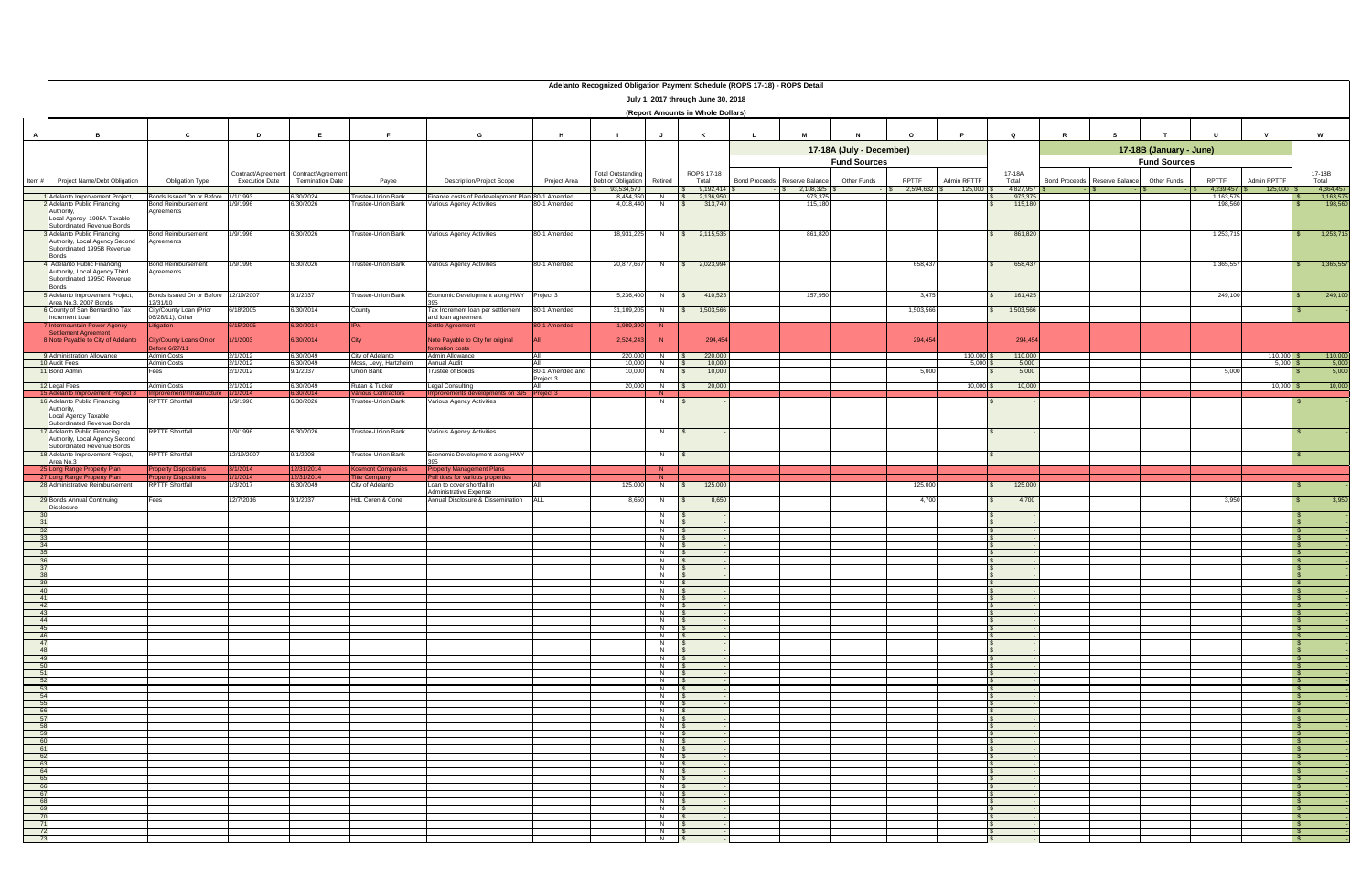|                         | Pursuant to Health and Safety Code section 34177 (I), Redevelopment Property Tax Trust Fund (RPTTF) may be listed as a source of payment on the ROPS, but only to the extent no other funding source is available<br>or when payment from property tax revenues is required by an enforceable obligation. For tips on how to complete the Report of Cash Balances Form, see Cash Balance Tips Sheet. |                                             |                                      |                               |                                 |                           |              |                 |
|-------------------------|------------------------------------------------------------------------------------------------------------------------------------------------------------------------------------------------------------------------------------------------------------------------------------------------------------------------------------------------------------------------------------------------------|---------------------------------------------|--------------------------------------|-------------------------------|---------------------------------|---------------------------|--------------|-----------------|
|                         |                                                                                                                                                                                                                                                                                                                                                                                                      |                                             |                                      |                               |                                 |                           |              |                 |
| $\mathsf{A}$            | В                                                                                                                                                                                                                                                                                                                                                                                                    | $\mathbf{C}$                                | D                                    | E                             | F.                              | G                         | H            |                 |
|                         |                                                                                                                                                                                                                                                                                                                                                                                                      | <b>Fund Sources</b>                         |                                      |                               |                                 |                           |              |                 |
|                         |                                                                                                                                                                                                                                                                                                                                                                                                      |                                             | <b>Bond Proceeds</b>                 |                               | <b>Reserve Balance</b>          | Other                     | <b>RPTTF</b> |                 |
|                         |                                                                                                                                                                                                                                                                                                                                                                                                      |                                             |                                      | Prior ROPS<br>period balances | Prior ROPS<br><b>RPTTF</b>      |                           |              |                 |
|                         |                                                                                                                                                                                                                                                                                                                                                                                                      | Bonds issued on                             |                                      | and DDR RPTTF                 | distributed as                  | Rent,                     | Non-Admin    |                 |
|                         | <b>Cash Balance Information by ROPS Period</b>                                                                                                                                                                                                                                                                                                                                                       | or before<br>12/31/10                       | Bonds issued on<br>or after 01/01/11 | balances<br>retained          | reserve for future<br>period(s) | grants,<br>interest, etc. | and<br>Admin | <b>Comments</b> |
|                         | ROPS 15-16B Actuals (01/01/16 - 06/30/16)                                                                                                                                                                                                                                                                                                                                                            |                                             |                                      |                               |                                 |                           |              |                 |
| $\overline{\mathbf{1}}$ | Beginning Available Cash Balance (Actual 01/01/16)                                                                                                                                                                                                                                                                                                                                                   |                                             |                                      |                               |                                 |                           |              |                 |
|                         |                                                                                                                                                                                                                                                                                                                                                                                                      |                                             |                                      |                               |                                 |                           |              |                 |
|                         |                                                                                                                                                                                                                                                                                                                                                                                                      | 3,056,314                                   |                                      | 7,071,136                     |                                 | 72,286                    | (485, 344)   |                 |
| $\mathbf{2}$            | Revenue/Income (Actual 06/30/16)                                                                                                                                                                                                                                                                                                                                                                     |                                             |                                      |                               |                                 |                           |              |                 |
|                         | RPTTF amounts should tie to the ROPS 15-16B distribution from the<br>County Auditor-Controller during June 2016                                                                                                                                                                                                                                                                                      |                                             |                                      |                               |                                 |                           |              |                 |
|                         |                                                                                                                                                                                                                                                                                                                                                                                                      |                                             |                                      |                               |                                 |                           | 836,962      |                 |
| $\mathbf{3}$            | Expenditures for ROPS 15-16B Enforceable Obligations (Actual                                                                                                                                                                                                                                                                                                                                         |                                             |                                      |                               |                                 |                           |              |                 |
|                         | 06/30/16)                                                                                                                                                                                                                                                                                                                                                                                            |                                             |                                      |                               |                                 |                           |              |                 |
|                         |                                                                                                                                                                                                                                                                                                                                                                                                      |                                             |                                      |                               |                                 |                           |              |                 |
| $\overline{4}$          | Retention of Available Cash Balance (Actual 06/30/16)                                                                                                                                                                                                                                                                                                                                                |                                             |                                      |                               |                                 |                           |              |                 |
|                         | RPTTF amount retained should only include the amounts distributed as<br>reserve for future period(s)                                                                                                                                                                                                                                                                                                 |                                             |                                      |                               |                                 |                           |              |                 |
|                         |                                                                                                                                                                                                                                                                                                                                                                                                      |                                             |                                      |                               |                                 |                           |              |                 |
|                         | 5  ROPS 15-16B RPTTF Balances Remaining                                                                                                                                                                                                                                                                                                                                                              |                                             |                                      |                               |                                 |                           |              |                 |
|                         |                                                                                                                                                                                                                                                                                                                                                                                                      |                                             |                                      | No entry required             |                                 |                           |              |                 |
|                         |                                                                                                                                                                                                                                                                                                                                                                                                      |                                             |                                      |                               |                                 |                           |              |                 |
|                         | 6 Ending Actual Available Cash Balance                                                                                                                                                                                                                                                                                                                                                               |                                             |                                      |                               |                                 |                           |              |                 |
|                         | C to G = $(1 + 2 - 3 - 4)$ , H = $(1 + 2 - 3 - 4 - 5)$                                                                                                                                                                                                                                                                                                                                               |                                             |                                      |                               |                                 |                           |              |                 |
|                         |                                                                                                                                                                                                                                                                                                                                                                                                      | $3,056,314$ \$<br>$\boldsymbol{\mathsf{s}}$ |                                      | $7,071,136$ \$<br>$-1$ \$     |                                 | $72,286$ \$<br>$\sqrt{5}$ | 351,618      |                 |

## **Adelanto Recognized Obligation Payment Schedule (ROPS 17-18) - Report of Cash Balances (Report Amounts in Whole Dollars)**